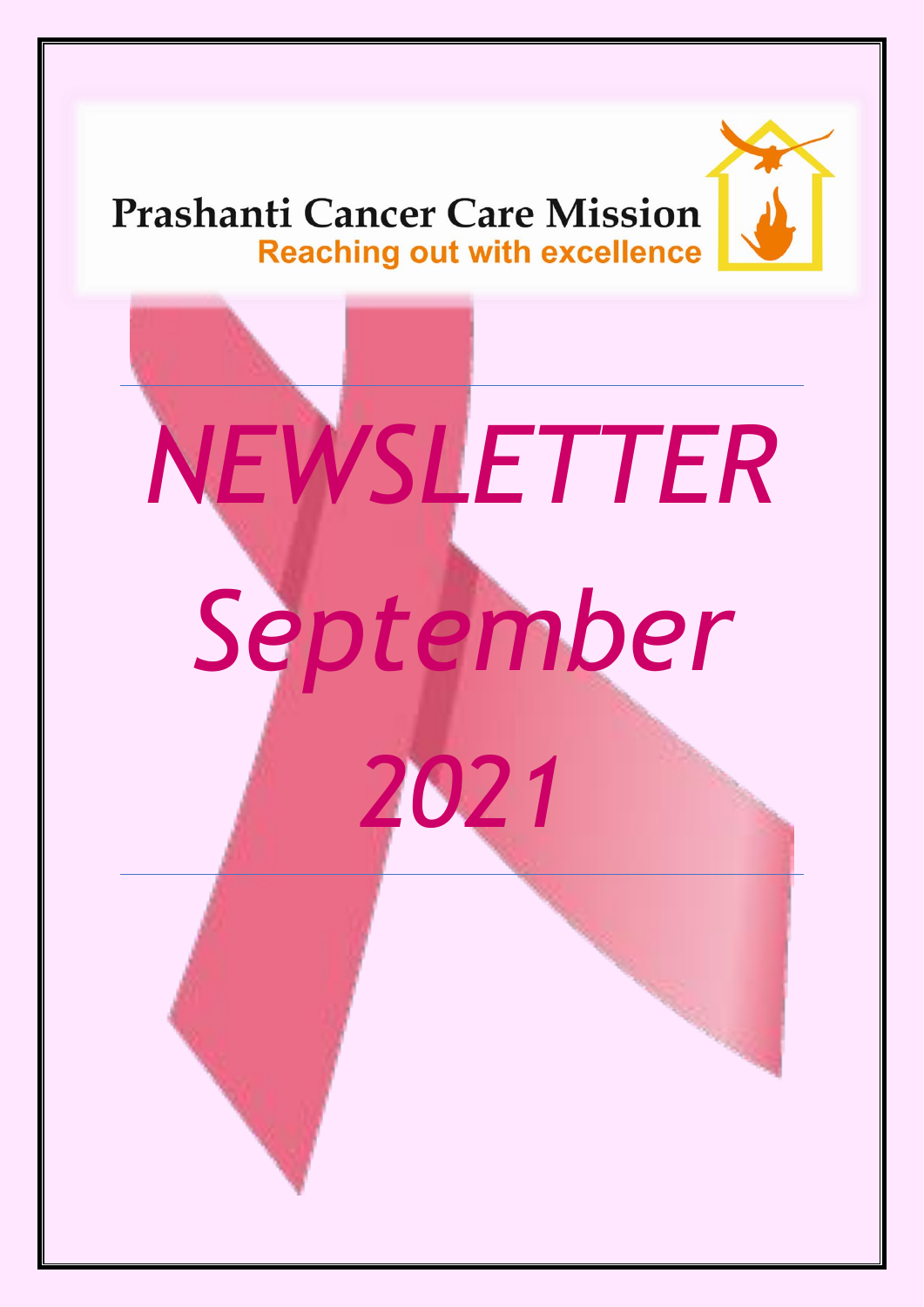#### **1. BreastGlobal Webinar Series: Decoding DCIS**

The Breast Global platform organized a unique webinar in its webinar series covering the entire spectrum of **DCIS** (ductal carcinoma in situ) from the most innocuous to the sinister ones, with expert overview on diagnosis, pathology and management on  $7<sup>th</sup>$  August 2021. The Webinar was a huge success with over 350 international participants online and participating through real time polls. The panel boasted with national and international experts like Ali Sever, UK; Hisham Hamed, UK; Nita Nair, India to name a few.

Website link:<https://breastglobal.org/>

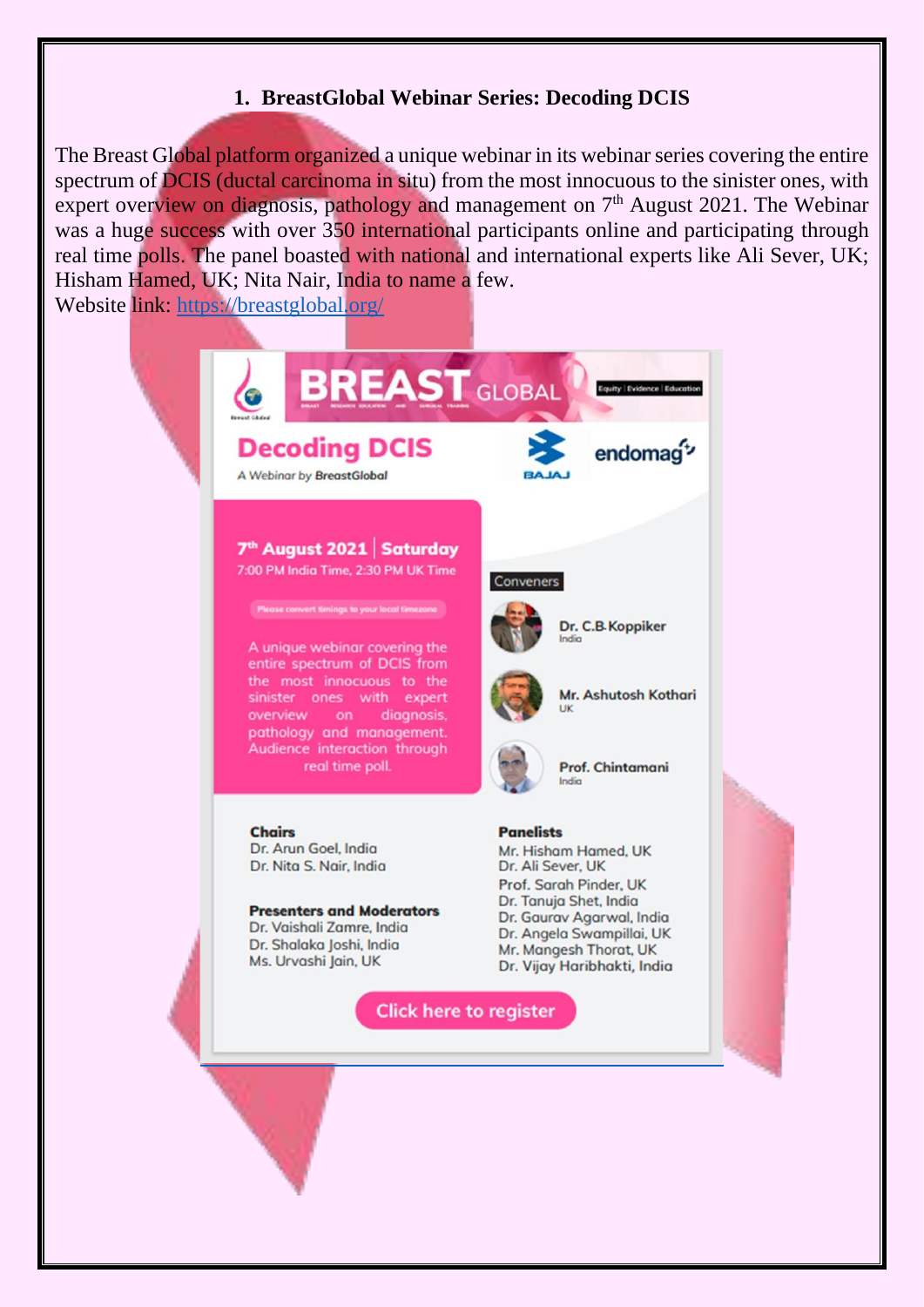

# **2. Dr. Koppiker spoke on 'Extreme Breast Oncoplasty' at 'Breast and Thyroid – A Virtual Update Webinar' hosted by Mumbai Surgical Society.**

Dr. Koppiker was invited to present at the 'Breast and Thyroid – A Virtual Update Webinar' hosted by Mumbai Surgical Society on 8<sup>th</sup> August. Dr. Koppiker spoke on Extreme Breast Oncoplasty. The talk was very well received and was followed by an interesting question and answer session

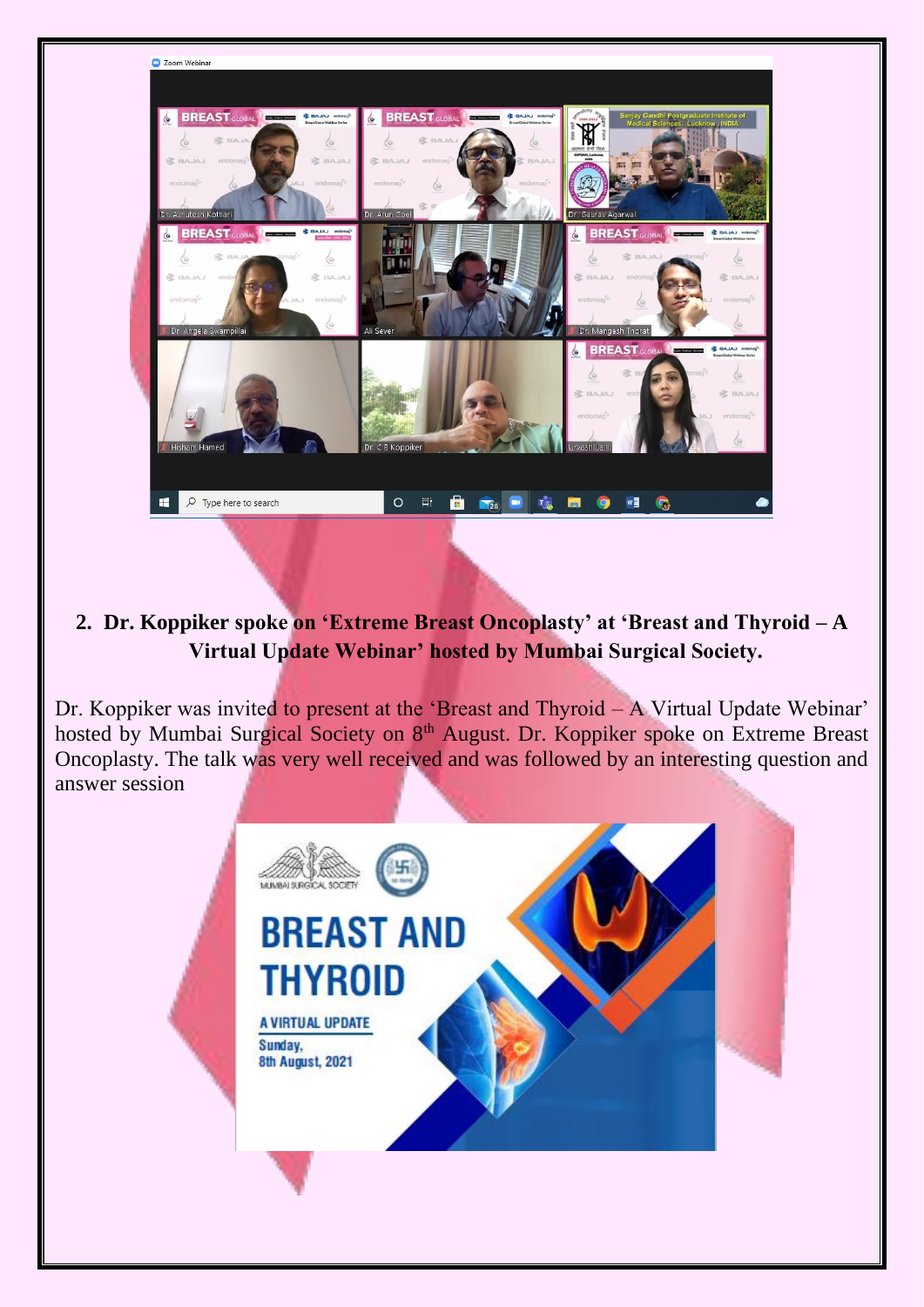| <b>Program</b>      |                                                                                                                              |                                                                                                                             |
|---------------------|------------------------------------------------------------------------------------------------------------------------------|-----------------------------------------------------------------------------------------------------------------------------|
| <b>TIME</b>         | <b>TOPIC</b>                                                                                                                 | <b>SPEAKER / PANELLIST</b>                                                                                                  |
| 12:50 PM - 01:20 PM | <b>SESSION V: INVITED LECTURES</b><br>Chairperson: Dr. Prachi Mahajan, Dr. Rajendra Gameriwal                                |                                                                                                                             |
| 12:50 PM - 01:05 PM | Triple Assessment For Breast Lump                                                                                            | Dr. Gaurav Agarwal                                                                                                          |
| 01:05 PM - 01:20 PM | Abc's Of Benign Breast Diseases! What To Do & What Not ?                                                                     | Dr. P. Raghuram                                                                                                             |
| 01:25 PM - 02:00 PM | <b>SES SIGN VI:</b><br>PANEL DISCUSSION ON "BENIGN BREAST DISEASES"<br>Moderator: Dr Mranjan Agarwal, Dr Aditi Agarwal       | Panelists : Dr. Rajashri Kelkar.<br>Dr. Anjal Dhawale,<br>Dr. Anurag Srivastava.<br>Dr. Kumkum Singh,<br>Dr. Jayashn Pandya |
| 02:05 PM - 03:45 PM | <b>SESSION VI: INVITED LECTURES</b><br>"CHANGING PAR ADIGM IN BREAST SURGERIES"<br>Chairperson: Dr Nita Nair, Dr Abhay Dalvi |                                                                                                                             |
| 02:05 PM - 02:25 PM | Role Of Surgery In Metastatic Breast Cancer                                                                                  | Dr. Ralendra Badwe                                                                                                          |
| 02:25 PM - 02:45 PM | My the & Facts Regarding Bos & Mastectomy For Breast Cancer Dr. Chintamani                                                   |                                                                                                                             |
| 02:45 PM - 03:05 PM | Basic Oncodastic Techniques For Beginner                                                                                     | Dr. Yazan Masannat                                                                                                          |
| 03:05 PM - 03:25 PM | Contralateral Mastectomy, I Risk Reducing Surgeries                                                                          | Dr. Hsham Hamed                                                                                                             |
| 03:25 PM - 03:45 PM | Extreme Breast Oncoplasty                                                                                                    | Dr. C. B. Koppiker                                                                                                          |

**3. Dr. Koppiker will be presenting a talk on ICG – An Essential Element in the Breast Cancer Management Toolkit at the KGMU Breast Update 2021, Virtual Conference.**

Dr. Koppiker will be talking on the use of ICG – Indocyanine Green dye and his experiences in using ICG as a toolkit in the surgical management of breast cancer.

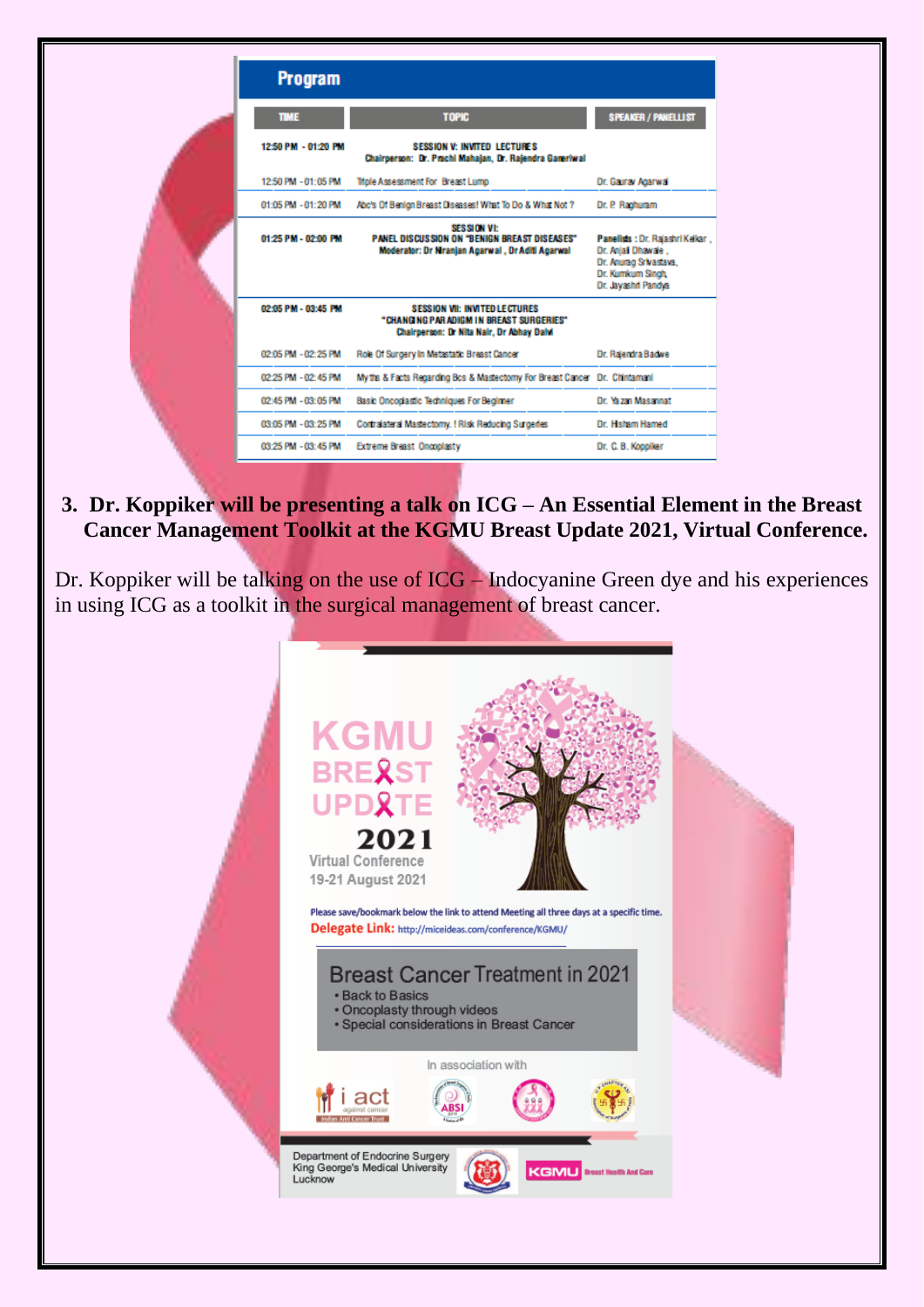| Session                                                                                       | <b>Time</b>      | <b>Speaker</b>                                                                                                                                | <b>Affiliation</b>                           |  |
|-----------------------------------------------------------------------------------------------|------------------|-----------------------------------------------------------------------------------------------------------------------------------------------|----------------------------------------------|--|
| Pregnancy-Associated Breast<br>Cancer                                                         | $6:00 - 6:15$ pm | Dr. Karishma Kirti                                                                                                                            | DY Patil Hospital, Nerul                     |  |
| ICG: An Essential Element in the<br><b>Breast Cancer Management</b><br><b>Toolkit</b>         | 6:15 - 6:30 pm   | Dr. Chaitanyanand Koppiker                                                                                                                    | <b>Orchids Breast Health</b><br>Clinic, Pune |  |
| Management of ER+, HER2-mBC<br>: Bringing Together Clinical & Real -<br><b>World Evidence</b> | 6:30 - 6:45 pm   | Dr. Deepak Kumar Shukla                                                                                                                       | <b>Manipal Hosptial</b><br>Jaipur            |  |
| <b>Evolving Trends in the treatment</b><br>landscape of HR+/HER2-ABC                          | 6:45 - 7:00 pm   | Dr. Shyam Aggarwal                                                                                                                            | Sir Ganga Ram Hospital<br>Delhi              |  |
| Challenges in radiation delivery<br>after oncoplastic surgery                                 | 7:00 - 7:15 pm   | Dr. Prekshi Chaudhary                                                                                                                         | Max Hospital, Vaishali                       |  |
|                                                                                               | 7:15 - 7:55 pm   | Moderator: Dr. Diptendra<br>Sarkar                                                                                                            | <b>IPGMER - Kolkata</b>                      |  |
| Panel Discussion: Post-NACT<br><b>LABC Management</b>                                         |                  | Panelists:<br>Dr. Kirti Srivastava<br>Dr. Pooja Ramakant<br>Dr. Naseem Akhtar<br>Dr. Shashwat Verma<br>Dr. Roma Pradhan<br>Dr. Sumaira Quyoom | <b>KGMU/RMLIMS,</b><br>Lucknow               |  |
| <b>Closing Remarks</b>                                                                        | 7:55 - 8:15 pm   | Dr. Vaishali Zamre                                                                                                                            | Max Hospital, Delhi                          |  |

Chair Person: Prof (Dr) Somashekhar S.P., Bangalore, (President ABSI)

#### **4. Manuscript "Precision of Mammogram and USG based evaluation of NAST response in breast cancer and its impact on oncoplastic surgery decisions" was uploaded on MedRXIV**

Manuscript "PRECISION OF MAMMOGRAM AND USG BASED EVALUATION OF NAST RESPONSE IN BREAST CANCER AND ITS IMPACT ON ONCOPLASTIC SURGERY DECISIONS" was accepted to be uploaded on MedRXIV as a pre-print. MedRXIV is an online archive of pre-prints in medical, clinical and healthcare related subjects. medRxiv provides a platform for researchers to share, comment, and receive feedback on their work prior to journal publication. The manuscript looks at the effectiveness of using ultrasound and mammography in detecting residual disease after therapy.

| $medR$ <i>x</i> iv                                                                                                                                                                                                                                                                                                                                                                                                                                                                                                                                                                                            | Spring<br>Harbor                          | <b>BMJ</b> Yale                                                                                                                | HOME   ABOUT   SUBMIT  NEWS & NOTES   ALERTS / RSS                       |                 |                        |  |
|---------------------------------------------------------------------------------------------------------------------------------------------------------------------------------------------------------------------------------------------------------------------------------------------------------------------------------------------------------------------------------------------------------------------------------------------------------------------------------------------------------------------------------------------------------------------------------------------------------------|-------------------------------------------|--------------------------------------------------------------------------------------------------------------------------------|--------------------------------------------------------------------------|-----------------|------------------------|--|
| THE PREPRINT SERVER FOR HEALTH SCIENCES                                                                                                                                                                                                                                                                                                                                                                                                                                                                                                                                                                       |                                           |                                                                                                                                | Search                                                                   |                 | <b>Advanced Search</b> |  |
| Precision of Mammogram and USG based evaluation of NAST<br>response in breast cancer and its impact on oncoplastic surgery decisions<br>Pooja Deshpande, <b>@</b> Santosh Dixit, <b>@</b> Devaki Kelkar, <b>@</b> Nutan Gangurde, Shahin Shaikh, @ Sanket Nagarkar,<br>Smeeta Nare, Laleh Busheri, C Chaitanyanand Koppiker, Beenu Varghese<br>doi: https://doi.org/10.1101/2021.08.06.21261694<br>This article is a preprint and has not been peer-reviewed [what does this mean?]. It<br>reports new medical research that has yet to be evaluated and so should not be used to<br>guide clinical practice. | $\circlearrowright$ Comment on this paper | <b>C</b> Previous<br>Posted August 08, 2021.<br><b>Download PDF</b><br>Author Declarations<br><b>Data/Code</b><br><b>E</b> XML | $\triangleright$ Email<br>$\rightarrow$ Share<br><b>C</b> Citation Tools | Next $\epsilon$ |                        |  |
|                                                                                                                                                                                                                                                                                                                                                                                                                                                                                                                                                                                                               |                                           |                                                                                                                                |                                                                          |                 |                        |  |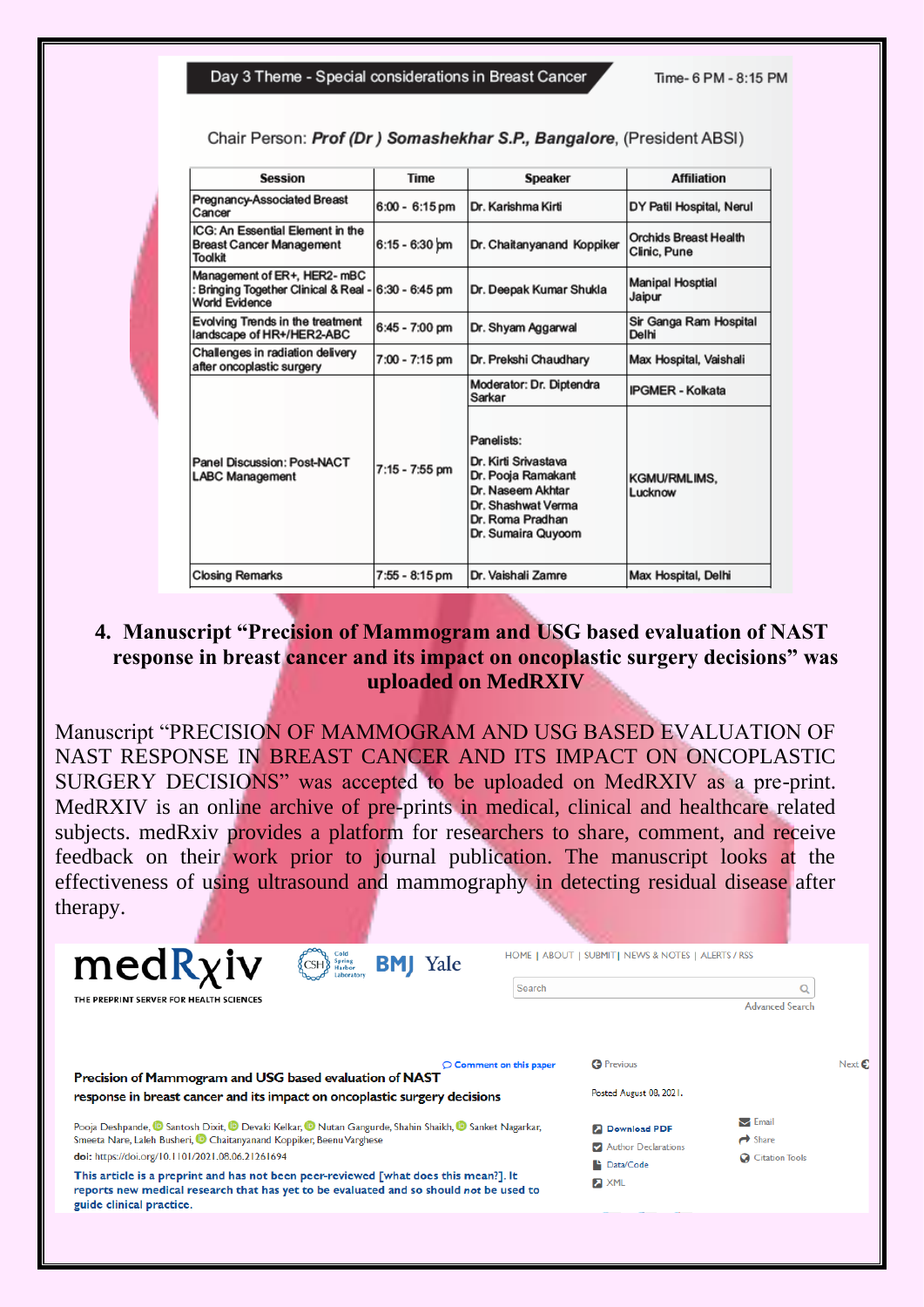#### **5. Dr. Koppiker and team were invited to write a book chapter on 'ICG: AN ESSENTIAL ELEMENT IN THE BREAST CANCER MANAGEMENT TOOLKIT' by Springer Publication**

The book chapter on 'ICG: AN ESSENTIAL ELEMENT IN THE BREAST CANCER MANAGEMENT TOOLKIT' by Dr. Koppiker and team discusses the use of the dye Indocyanine Green and its importance in the management of breast cancer.

#### **6. Ms. Saaz Mantri, penned a very touching and inspiring letter thanking Dr. Koppiker for his guidance**

#### Dear Dr. Koppiker,

I hope you and your family have been well in the midst of the pandemic! My name is Saaz Mantri, Gouri Mantri's daughter. I had come to Orchids clinic in 2017 in my summer before beginning 12th grade to shadow you and learn more about what it is like to be a doctor. You allowed me to not only witness complex surgeries but also to take part in the BRCA studies at Prashanti Cancer Care mission and to speak with patients about their multifaceted needs in the wake of their disease. They spoke of their experiences with you, each story characterized by the holistic approach you take to target not only the individual's physical health, but also their emotional and financial well-being

I was inspired by your work ethic and empathy toward your patients and my experience with you solidified my passion for the profession. I applied to 7-year medical programs (with guaranteed admission to undergraduate programs AND medical schools) and ultimately committed to Boston University, my dream school. I joined the school in 2018 for my undergraduate studies. Just a week ago, I started medical school at Boston University! I was adorned with the white coat as I entered the halls of medicine, on the path to achieve my dream.

As I begin this journey, I want to thank you for guiding me and helping me realize my dream. Seeing what you have done to touch the lives of so many has given me the inspiration to, hopefully, do the same.

**7. Freeships for Diagnostics, Surgery, Chemotherapy, Onco-Pharmacy, Clinical Procedures and Consultations at Orchids Breast Health in August 2021**

## ❖ **10 PATIENTS RECEIVED FREESHIP AND MAJOR CONCESSIONS ON BREAST SURGERY**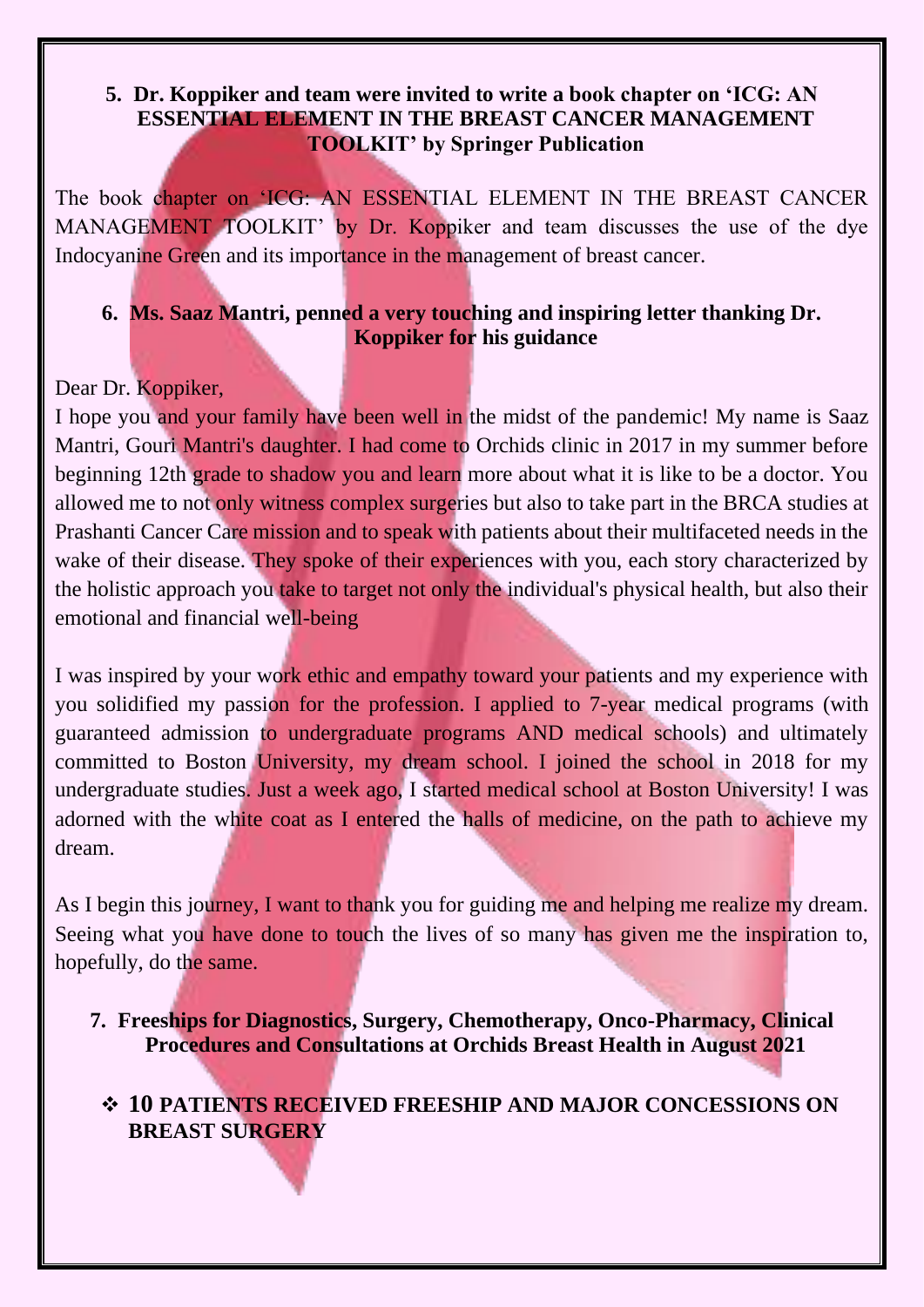

❖ **30 PATIENTS RECEIVED FREE CHEMOTHERPAY AND 70 PATIENTS RECEIVED MAJOR CONCESSIONS AT OUR DAY CARE CENTRE FOR CHEMOTHERAPY**



❖ **200 PATIENTS RECEIVED FREE & CONCESSIONAL MEDICINES FROM OUR ONCO-PHARMACY**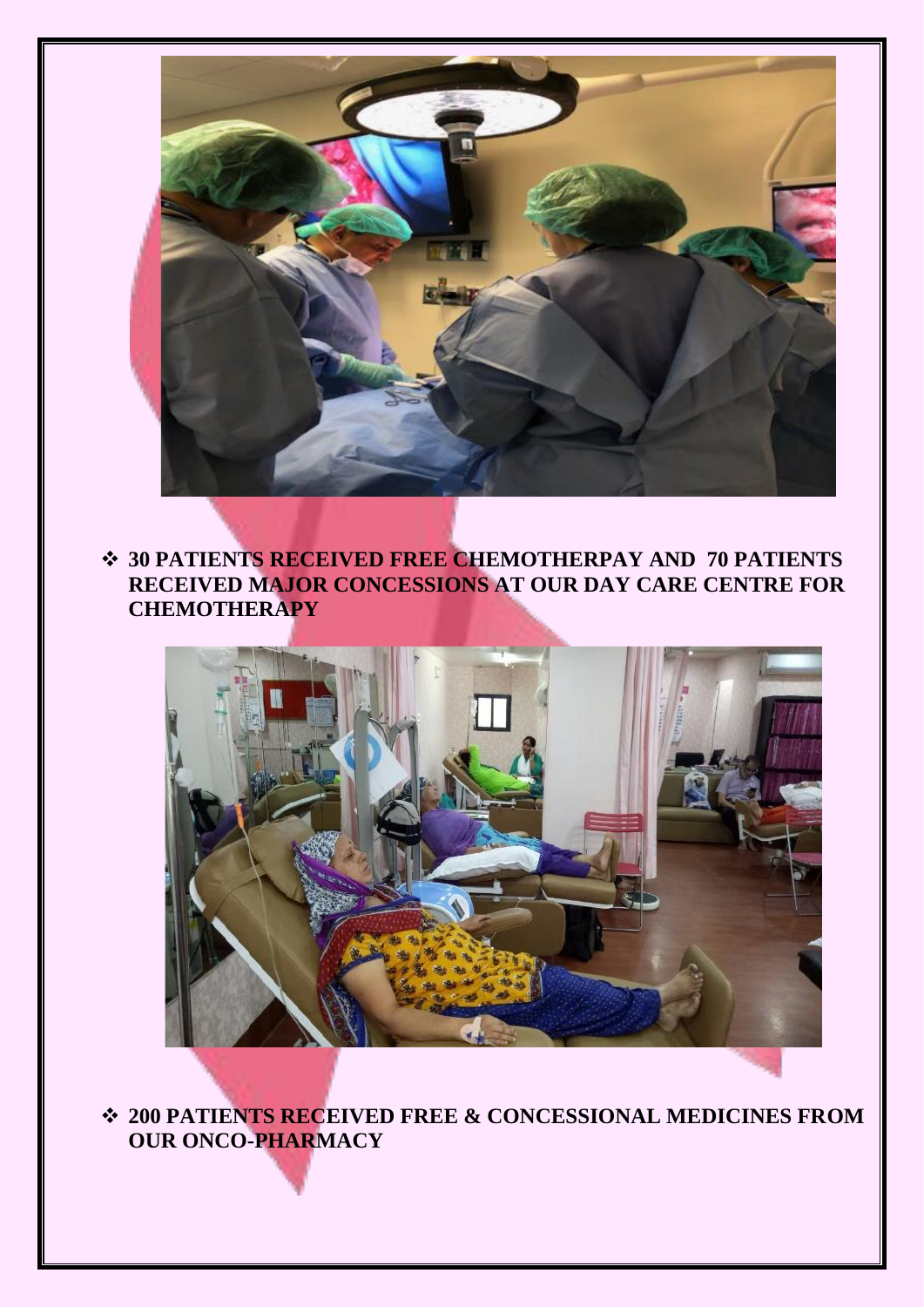

# ❖ **68 PATIENTS RECEIVED FREE AND CONCESSIONAL MAMMOGRAPHY**



❖ **87 PATIENTS RECEIVED FREE AND CONCESSIONAL SONOGRAPHY**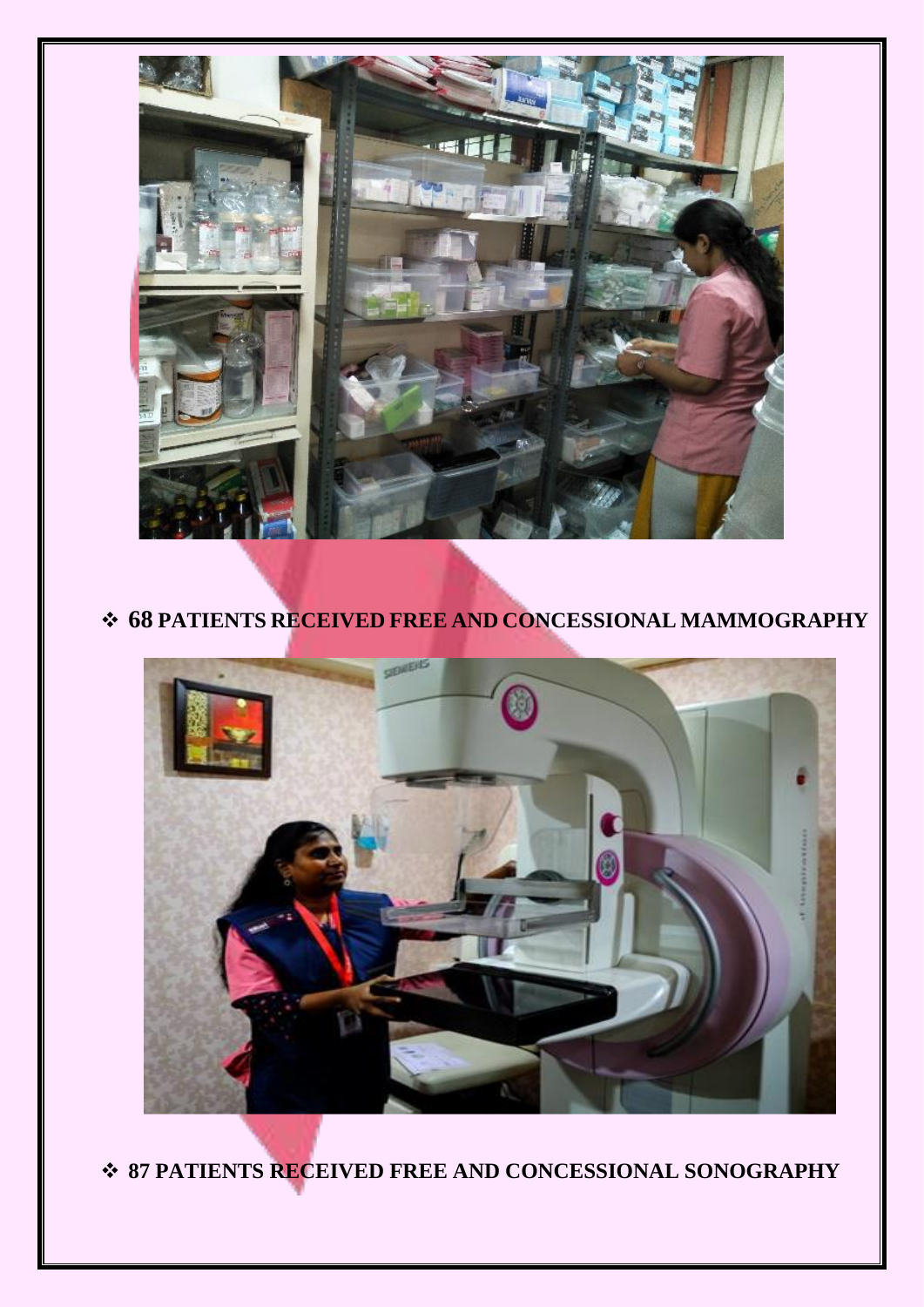

#### ❖ **12 PATIENTS RECEIVED FREE AND CONCESSIONAL BIOPSY & VAB PROCEDURES (FOR REMOVAL OF FIBROIDS ETC).**

#### **8. PCCM appeals for support and donations to help save breast cancer patients**

We are ever grateful for your generosity and donations over the years that have helped save the lives of over 1000 young girls & women annually.

Many of them are alive with their families & loved one because of your generosity and big heart. Last year, because of your contributions we have been able to successfully treat over 3000 unaffording women with breast cancer through full freeships and major concessions in surgery, chemotherapy, radiation, free biopsies, diagnostics and much more, enabling them through the bewildering maze of challenges the disease brings through its wake & hand holding them to lead a normal life after cancer.

This year the unprecedented COVID-19 pandemic has presented challenges to the cancer patients and their families. Prashanti Cancer Care Mission has made every effort that no unaffording patient seeking our help is turned away.

This pandemic period has posed a huge challenge to needy patients, their care givers and Prashanti. We are striving to be able to take care of each and every woman coming for freeships and treatments.

We are now appealing to you for your support and generous donations, to help these young women battling with breast cancer to be able to get free treatment from us, so that no patient is turned away without help.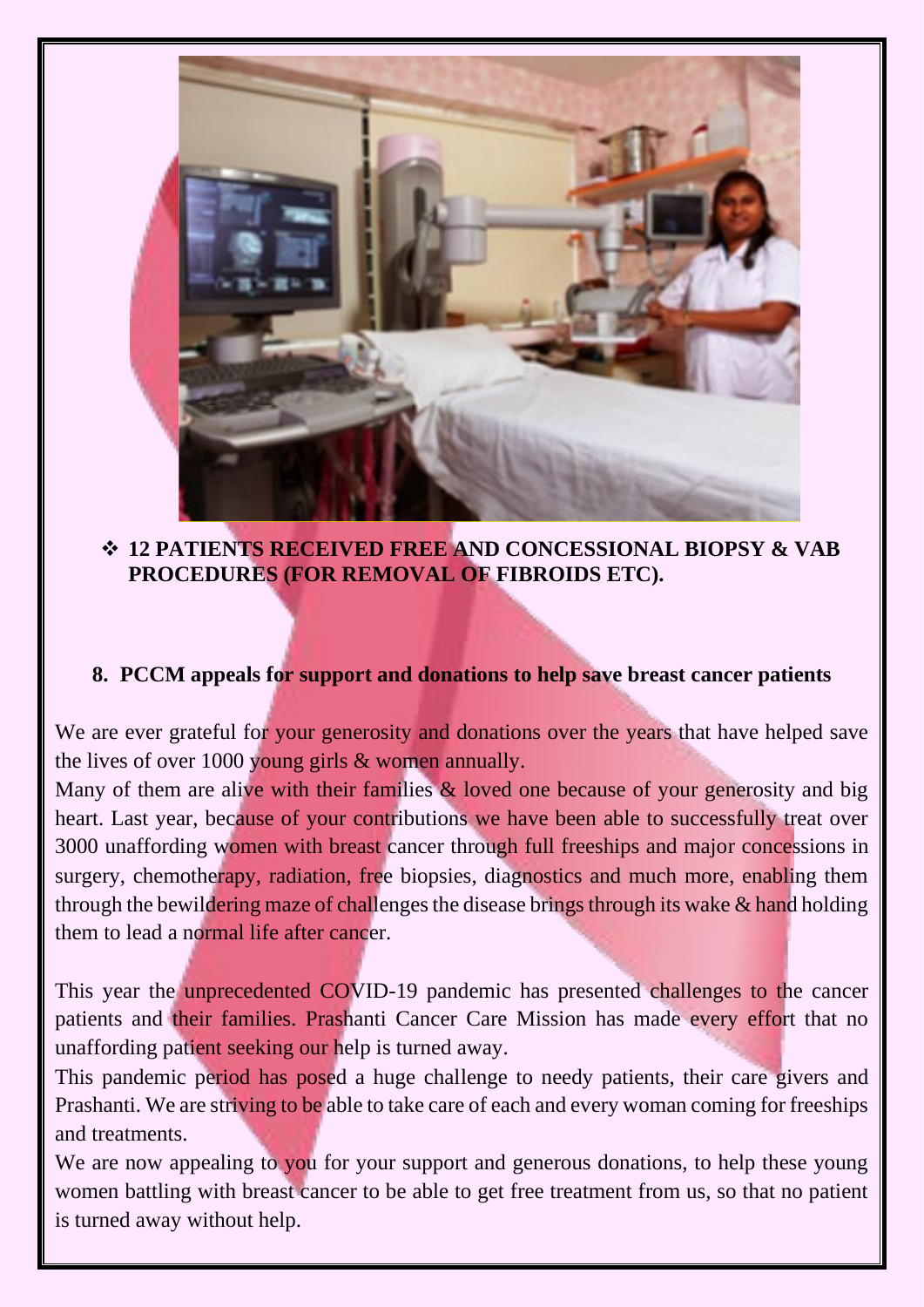Every small amount from you would help save the lives of these women and allow them to live a healthy life with their loved ones.

Following are the details through which you can donate to Prashanti You may donate via either of the two options:

**1. Through the donation page on the website: <https://www.prashanticancercare.org/donations.php>**

**or**

# **2. Send us a cheque in favour of "Prashanti Cancer Care Mission" Address: 1,2 Kapilvastu, Senapati Bapat Road, Pune, Maharashtra 411016**

Please mail your Full Name, PAN Card copy, Mobile Number and Address proof to accounts@prashanticancercare.org so as to enable us to courier or email to you the 80G tax exemption certificate and donation receipt.

Every donation will receive a Receipt, benefit of Tax Deduction under 80G of IT Act 1961 and a Thank you Letter within a week or two.

For any queries, please feel free to contact me personally on 9850251000.

A big thank you once again for all the support over the years. Without your help, it would be impossible to do what we do. God Bless and wishing you and your family a blessed life.

## **9. Testimonials of a few patients who were adopted for Freeship in August 2021**

## **1. Asha Kalariya**

The overall experience is so good and satisfying. First Thing – Dr. Koppiker is very calm and composed. He speaks less but consulting with him itself given relief and confidence that we are in good hands. In these 6 years our experience with all the staff has been very good. Starting with Vaishali mam (then receptionist), Smita Mam, Mangal Mam, Ruth Mam, George Brother. All are very friendly and supportive. (Forgot to mention – Dr. Chetan Deshmukh. He is with a jolly nature, handles the chemo patients so well) Thank you for such a great teamwork!!

## **2. Jabin Hadri**

The service that I have received from Orchids is excellent. Dr. Koppiker, Dr. Chetan, George, Smita and the entire staff is very friendly. They have explained me the procedure in detail. It's been 11 years I am coming to Orchids for my regular health check-ups. Dr. Koppiker is really a talented doctor. This time I was detected with cancer and was scared to know but the details were explained to me in an easy language by Dr. Koppiker and Dr. Chetan. Both the doctors